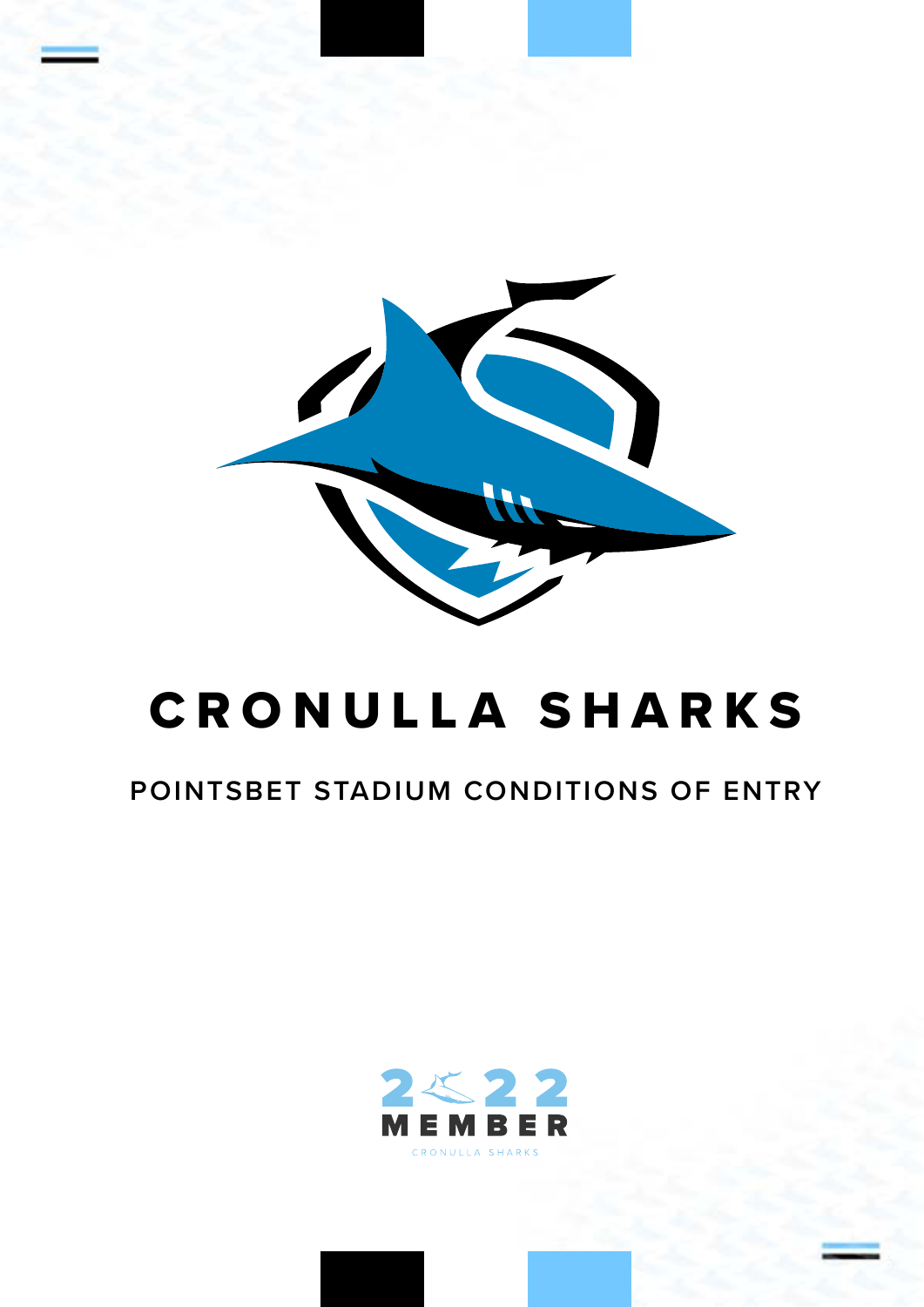The following conditions of entry will apply to all Stadium patrons.

These conditions should also be read in conjunction with the conditions of sale appearing on each ticket which may vary from the Stadium's Conditions of Entry from time to time.

# **Refusal of Entry**

For the comfort, safety and enjoyment of all patrons, Stadium management reserves the right to:

- Refuse entry to any persons deemed to be intoxicated and / or disorderly;
- Refuse entry to any unauthorised persons;
- Refuse entry of items which have the potential to cause injury or public nuisance (i.e. large flags / banners, musical instruments etc.);
- Refuse entry to any person who purchases an event ticket from an unauthorised source or from a ticket scalper.

# **General Conditions**

Stadium reserves the right to inspect / search bags of all persons who enter or exit the Stadium, regardless of size. This may include the touching of the outside of the bag and / or seeking assistance of the bag owner to remove items from the bag;

- Persons gaining unauthorised access to the Stadium and / or the venue's arena may be liable for prosecution;
- Patrons who cause a disturbance, or refuse to comply with requests made by Stadium staff will be evicted from the Stadium;
- A patron must not attempt to conceal their identity, either at the point of entry or while inside the venue. Cronulla Sharks will respect cultural differences and medical conditions, but reserves the right to either refuse entry, or remove anyone who covers their face with a helmet, balaclava, mask, scarf, etc.;
- Any person who attempts entry or is found to have entered the Stadium after being issued with a current Banning Notice will be subject to prosecution and possible further penalties;
- Alcoholic beverages cannot be taken into or from the Stadium by patrons;
- Smoking on the premises is prohibited (inclusive of e-cigarettes and other nicotine delivery products); Pass outs will be provided to patrons wishing to utilise external smoking areas only;
- Customers wishing to bring personal items into the Stadium do so at their own Cronulla Sharks will not be held responsible for any damages to, loss or theft of a patron's personal property;
- Umbrellas may be brought into the Stadium but for the comfort of others should not be put up; For safety reasons, strollers and prams are not permitted into the Stadium's seating area; Unauthorised soliciting and customer surveying is not permitted;
- Customers are not permitted to throw any objects around or within the Stadium;
- Some sporting and other activities are Customers viewing such activities do so at their own risk;
- Patrons wearing or otherwise displaying inappropriate or unauthorised commercial, political, religious or other offensive images, logos may be denied entry into the Stadium or asked to remove such items prior to entering the venue;
- For the safety and security of patrons and other Stadium occupants, closed circuit television cameras are in use at this venue;
- Individuals found to be engaging in unauthorised promotional or commercial activities in and adjacent to the Stadium will be requested to immediately cease such

# **Restricted / Prohibited Items**

The following restricted / prohibited items are not permitted into the Stadium:

- Glass or cans;
- Alcoholic Beverages
- Commercial Fast Foods (eg McDonalds, KFC, Subway etc) Flares / Fireworks; weapons, explosives or smoke bombs; Laser pointers;
- Knives or other dangerous weapons;